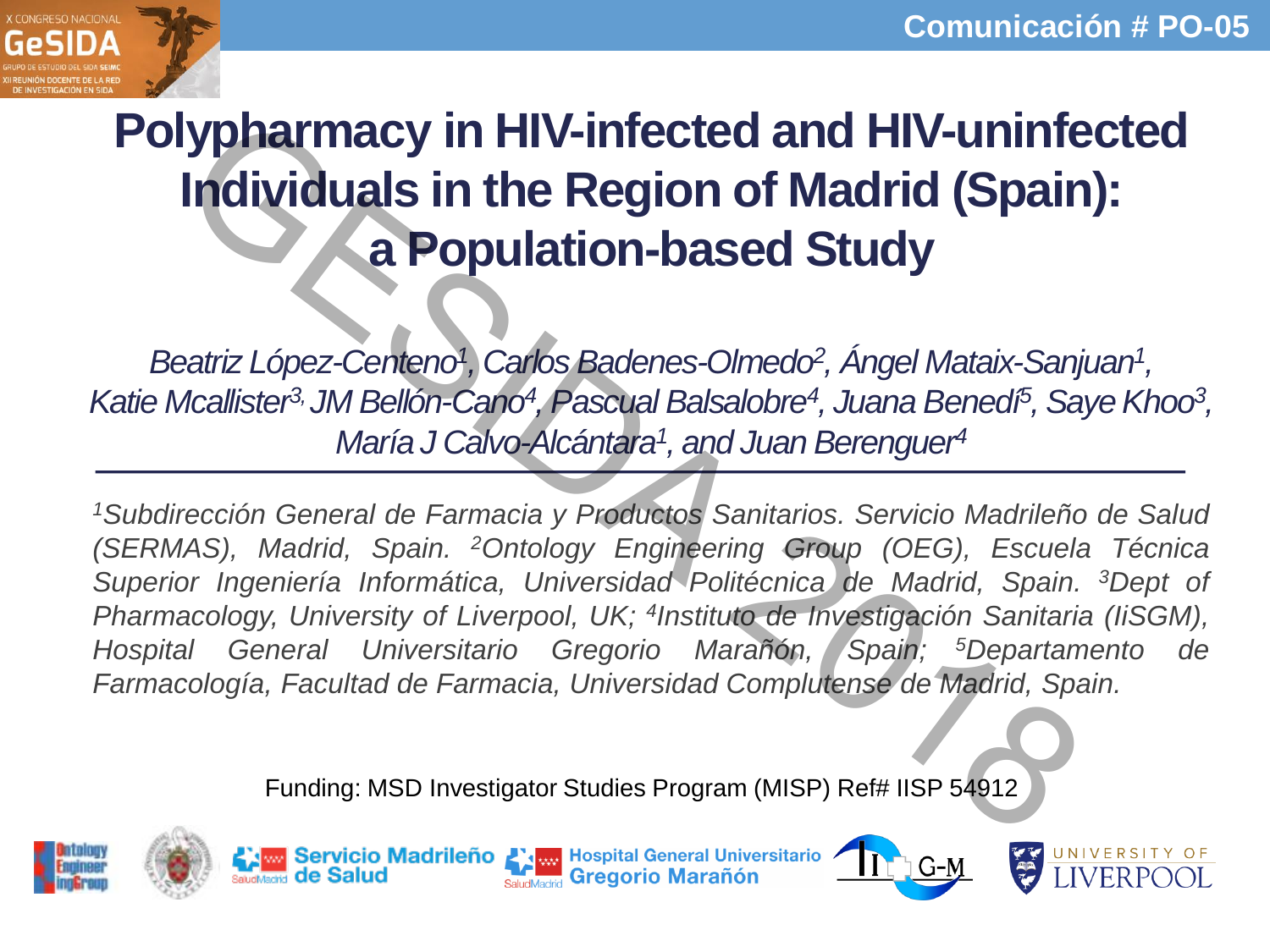## **Objetive**

## **Methods**

|                                  | We assessed polypharmacy in HIV-infected and HIV-uninfected subjects in the region of Madrid<br>and analyzed drug-drug interactions (DDIs) in HIV-infected subjects who received antiretrovirals.                                                                                                                                                                                 |
|----------------------------------|-----------------------------------------------------------------------------------------------------------------------------------------------------------------------------------------------------------------------------------------------------------------------------------------------------------------------------------------------------------------------------------|
| <b>Methods</b>                   |                                                                                                                                                                                                                                                                                                                                                                                   |
| <b>Study Design</b>              | Cross-sectional population-based study. Setting: region of Madrid. Study<br>period: January 1 to June 30, 2017                                                                                                                                                                                                                                                                    |
| <b>Participants</b>              | All HIV-infected and HIV-uninfected individuals who picked-up prescription<br>drugs in hospital and community pharmacies in the region of Madrid. The<br>Madrid Regional Health Service (SERMAS) has a unique regional patient<br>identification code (CIPA), that permits the access to personal information<br>(age, sex, income) and also to all prescription drugs dispensed. |
| <b>Prescription</b><br>drugs     | ARVs were dispensed in hospital pharmacies and categorized according to<br>class. Non-ARV medications (Co-meds) were dispensed mainly by community<br>pharmacies and classified according to the Anatomical Therapeutic Chemical<br>(ATC) classification system.                                                                                                                  |
| <b>Definitions</b>               | Polypharmacy was defined as the intake of $\geq$ 5 Co-meds. Patients were<br>classified as HIV-infected or HIV-uninfected according to whether or not they<br>received ARVs.                                                                                                                                                                                                      |
| <b>Screening</b><br>for DDIs     | Customized Application Programming Interface connecting the SERMAS<br>database and the University of Liverpool (UoL) drug interactions database.                                                                                                                                                                                                                                  |
| <b>Classification</b><br>of DDIs | UoL criteria (summarized with a traffic light method).                                                                                                                                                                                                                                                                                                                            |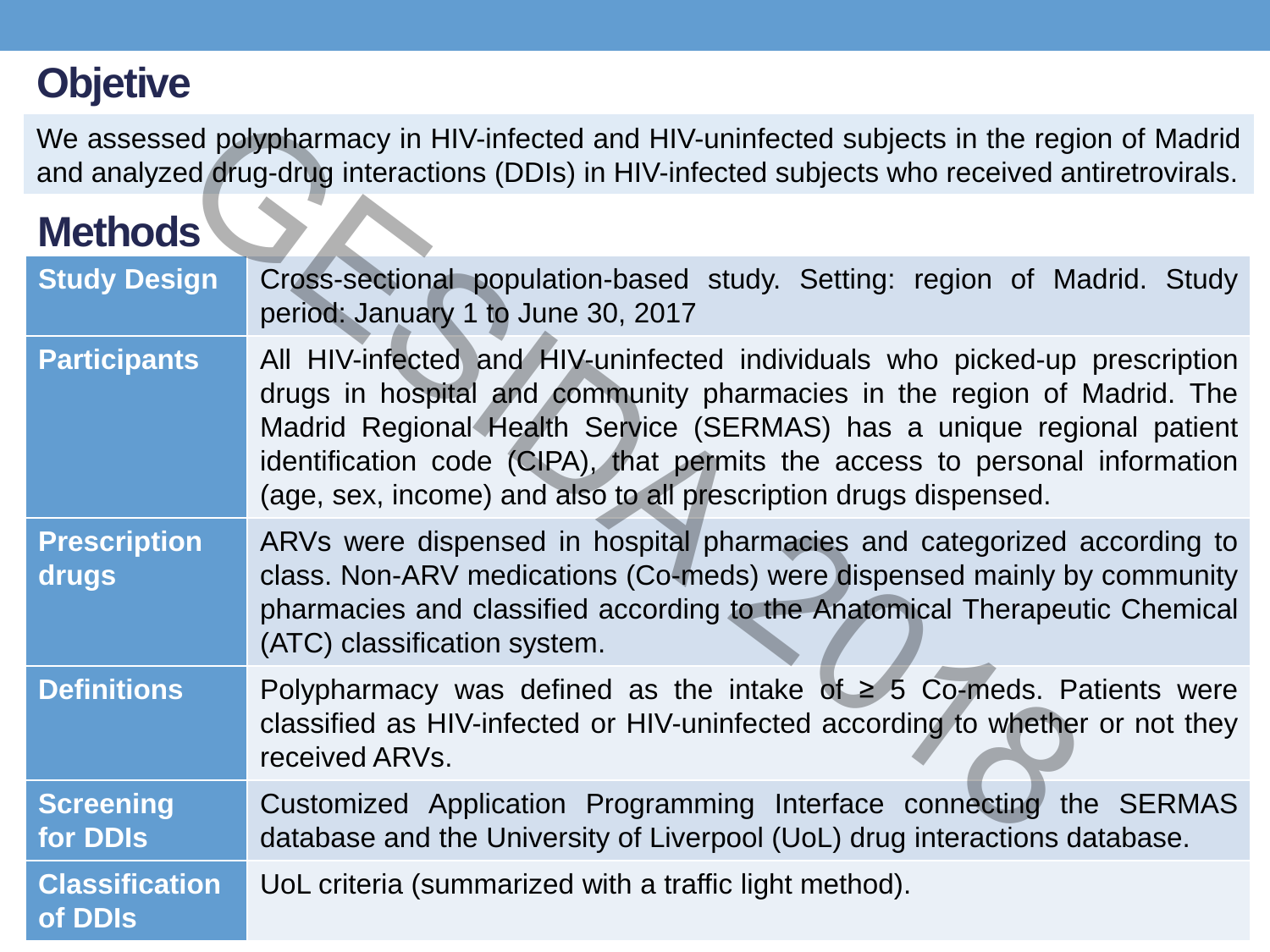#### **Polypharmacy among the study population (N = 6,636,451)**



*P* values refer to comparisons of proportions of patients with polypharmacy (≥ 5 Co-meds) between groups

#### **Co-meds in HIV-infected individuals according to ATC code**

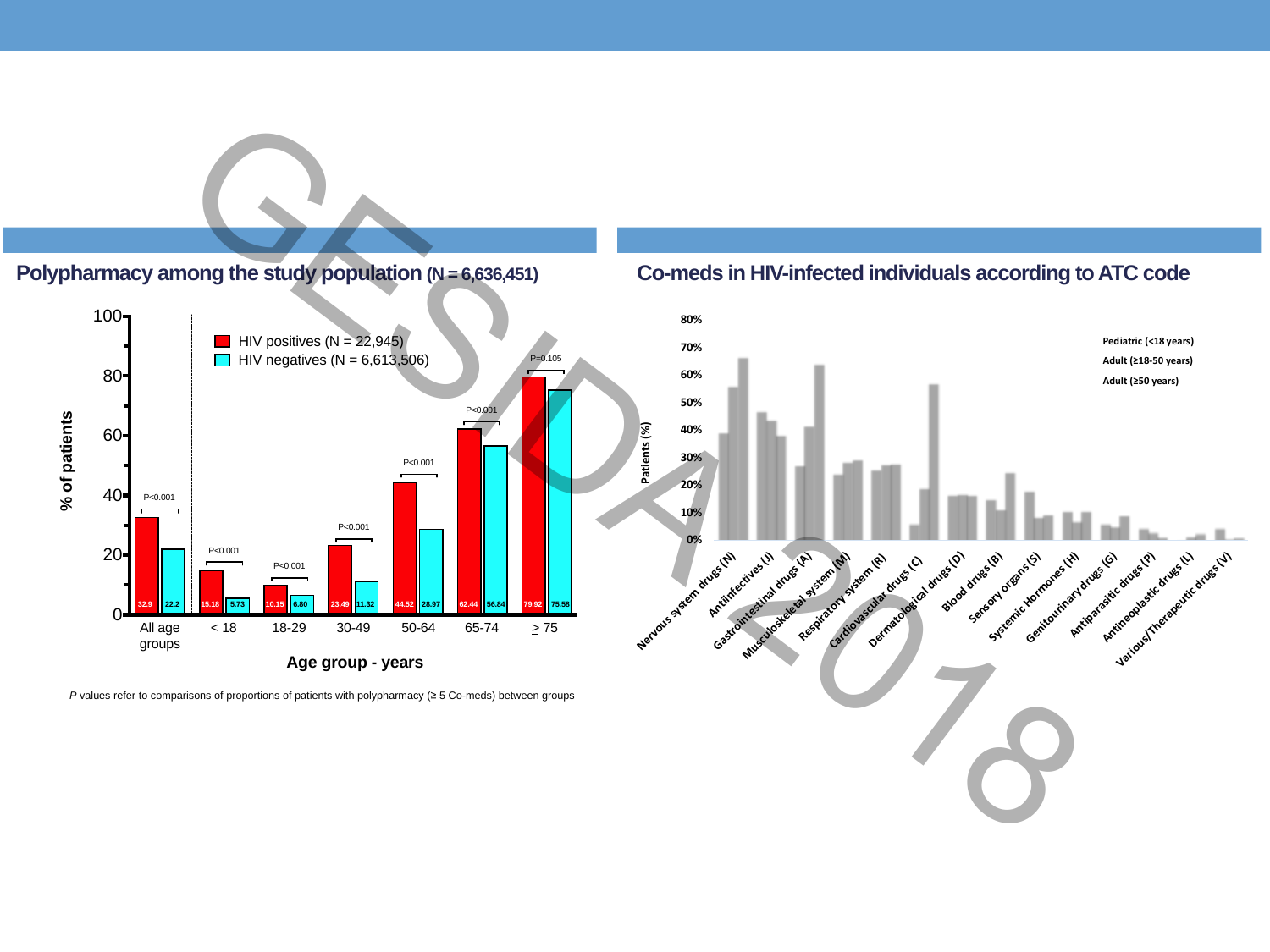

### DDIs in HIV-infected individuals (N=22,945) according to ARVs

| <b>ARV class</b>             | <b>Red-flag</b> |      | Orange-flag |      | <b>Yelow-flag</b> |               | Green-flag |               | Grey-flag   |               |
|------------------------------|-----------------|------|-------------|------|-------------------|---------------|------------|---------------|-------------|---------------|
|                              | N°              | $\%$ | $N^{\circ}$ | %    | <b>N°</b>         | $\frac{9}{6}$ | N°         | $\frac{9}{6}$ | $N^{\circ}$ | $\frac{9}{6}$ |
| <b>Boosted Pls</b>           | 616             | 2.68 | 1,950       | 8.50 | 1.263             | 5.50          | 2.707      | 11.80         | 21          | 0.09          |
| nnRTIs                       | 89              | 0.39 | 1.911       | 8.33 | 789               | 3.44          | 4.478      | 19.52         | 6           | 0.03          |
| <b>Boosted INSTIs</b>        | 46              | 0.20 | 204         | 0.89 | 75                | 0.33          | 197        | 0.86          | 1           | 0.00          |
| Non-boosted<br><b>INSTIS</b> | 1               | 0.00 | 368         | 1.60 | 185               | 0.81          | 5.912      | 25.77         | $\Omega$    | 0.00          |
| nRTIs                        | $\Omega$        | 0.00 | 127         | 0.55 | 265               | 1.15          | 6.083      | 26.51         | $\Omega$    | 0.00          |
| <b>CCR5</b> antagonist       | $\Omega$        | 0.00 | 8           | 0.03 | 8                 | 0.03          | 126        | 0.55          | $\mathbf 0$ | 0.00          |

| Co-meds (ATC Code)            | <b>Red-flag</b> |      | Orange-flag |      | <b>Yelow-flag</b> |      | Green-flag |      | Grey-flag    |      |
|-------------------------------|-----------------|------|-------------|------|-------------------|------|------------|------|--------------|------|
|                               | N°              | $\%$ | N°          | %    | N°                | %    | N°         | %    | N°           | %    |
| Nervous system drugs (N)      | 115             | 0.50 | 1,833       | 7.99 | 1,163             | 5.07 | 5,686      | 5.07 | 25           | 0.11 |
| Cardiovascular drugs (C)      | 97              | 0.42 | 674         | 2.94 | 730               | 3.18 | 3,512      | 3.18 | $\mathbf{0}$ | 0.00 |
| Musculoskeletal system (M)    | 1               | 0.00 | 575         | 2.51 | 16                | 0.07 | 3.208      | 0.07 | $\mathbf{0}$ | 0.00 |
| Antiinfectives (J)            | $\overline{7}$  | 0.03 | 353         | 1.54 | 128               | 0.56 | 3,179      | 0.56 | $\mathbf{0}$ | 0.00 |
| Respiratory system (R)        | 314             | 1.37 | 324         | 1.41 | 386               | 1.68 | 2.248      | 1.68 | $\mathbf{0}$ | 0.00 |
| Blood drugs (B)               | 61              | 0.27 | 368         | 1.60 | $\Omega$          | 0.00 | 1.998      | 0.00 | $\Omega$     | 0.00 |
| Gastrointestinal drugs (A)    | 62              | 0.27 | 273         | 1.19 | 9                 | 0.04 | 1.841      | 0.04 | $\mathbf{1}$ | 0.00 |
| Dermatological drugs (D)      | 117             | 0.51 | 394         | 1.72 | 90                | 0.39 | 953        | 0.39 | $\mathbf{0}$ | 0.00 |
| <b>Systemic Hormones (H)</b>  | 5               | 0.02 | 466         | 2.03 | $\mathbf{0}$      | 0.00 | 905        | 0.00 | $\mathbf{0}$ | 0.00 |
| Genitourinary drugs (G)       | 11              | 0.05 | 342         | 1.49 | 20                | 0.09 | 674        | 0.09 | $\mathbf{0}$ | 0.00 |
| Antineoplastic drugs (L)      | $\Omega$        | 0.00 | 15          | 0.07 | 0                 | 0.00 | 230        | 0.00 | $\Omega$     | 0.00 |
| Sensory organs (S)            | $\mathbf{0}$    | 0.00 | 23          | 0.10 | 31                | 0.14 | 179        | 0.14 | $\mathbf{0}$ | 0.00 |
| Antiparasitic drugs (P)       | $\Omega$        | 0.00 | 42          | 0.18 | 84                | 0.37 | 134        | 0.37 | $\Omega$     | 0.00 |
| Various/Therapeutic drugs (V) | $\Omega$        | 0.00 | $\Omega$    | 0.00 | $\overline{0}$    | 0.00 |            | 0.00 | $\Omega$     | 0.00 |

**Red-flag** = contraindicated.

DDIs categories

**Orange-flag** = potential interaction: require dosage modification or close monitoring.

**Yellow-flag** = weak potential interaction: no require additional monitoring or dosage adjustment.

**Green-flag** = non clinically significant interaction.

**Grey-flag** = no data to indicate interaction.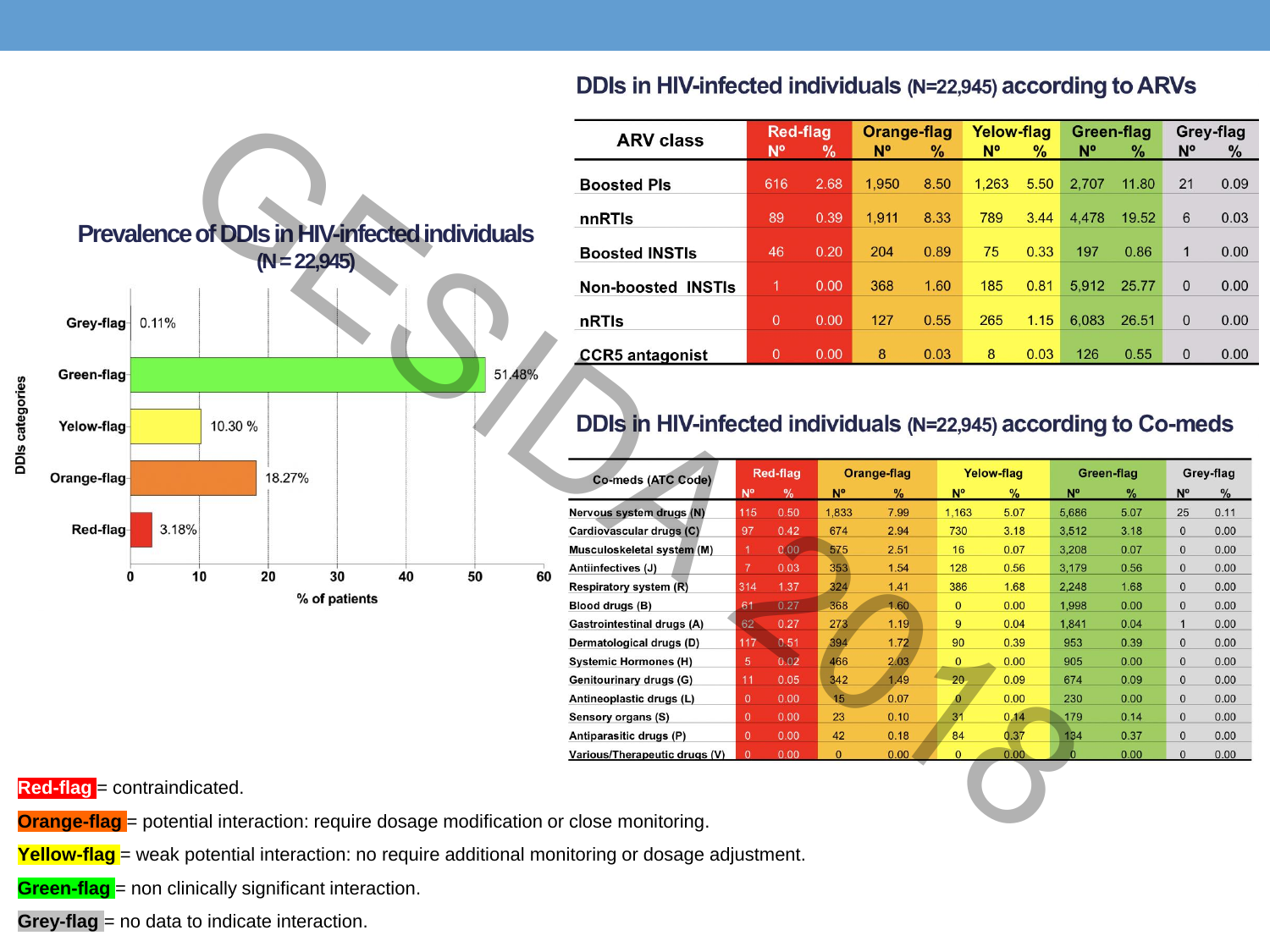## **Red-flag DDIs (N=729) among HIV-infected individuals**

| $1100$ may bbid (11-120) difformation in incolou in an incrediction |                          |                                                                     |                                                                                                   |                 |  |  |  |  |  |  |
|---------------------------------------------------------------------|--------------------------|---------------------------------------------------------------------|---------------------------------------------------------------------------------------------------|-----------------|--|--|--|--|--|--|
| <b>ARVs Class</b>                                                   | <b>ARVs</b>              | <b>Co-meds (ATC Code)</b>                                           | <b>Chemical substance</b>                                                                         | $N^{\circ}$ (%) |  |  |  |  |  |  |
|                                                                     |                          | Corticosteroids (R01AD, R03BA, R03AK, H02AB,<br>D07AC)              | Budesonide, Mometasone, Fluticasone,<br>Triamcinolone                                             | 375 (51.4)      |  |  |  |  |  |  |
|                                                                     | bATV                     | Antipsychotic drugs (N05AH)                                         | Quetiapine, Clozapine                                                                             | 103(14.1)       |  |  |  |  |  |  |
|                                                                     |                          | Antithrombotic agents (B01AC)                                       | Clopidogrel, Ticargelor                                                                           | 61(12.2)        |  |  |  |  |  |  |
| <b>Boosted PIs</b><br>(RTV or COBI)                                 | <b>bDRV</b>              | Propulsives (A03FA)                                                 | Domperidone                                                                                       | 50(6.9)         |  |  |  |  |  |  |
|                                                                     | LPV/r                    | Statins (C10AA)                                                     | Simvastatin                                                                                       | 46 (6.3)        |  |  |  |  |  |  |
|                                                                     | FPV/r,                   | Diuretic drugs (C03DA)                                              | Eplerenone                                                                                        | 21(2.9)         |  |  |  |  |  |  |
|                                                                     | SQV/r                    | Cardiac therapy (C01BD, C01EB)                                      | Amiodarone, Ivabradine, Ranolazine                                                                | 16(2.2)         |  |  |  |  |  |  |
|                                                                     | TPV/r<br>IDV/r           | Calcium channel blockers (C08CA)                                    | Lecarnidipine                                                                                     | 9(1.2)          |  |  |  |  |  |  |
|                                                                     |                          | Other Co-meds (N03/N05/N06, J04)                                    | Phenytoin, Ziprasidone, Triazolam,<br>Amitriptyline, Rifampicin                                   | 11(1.5)         |  |  |  |  |  |  |
|                                                                     |                          | Proton pump inhibitors (A02BC).                                     | Lansoprazol, Esomeprazole, Rabeprazole                                                            | 5(0.7)          |  |  |  |  |  |  |
| <b>Boosted</b><br><b>INSTIS</b>                                     |                          | Corticosteroids (R01AD, R03BA, H02AB, D07AC)                        | Budesonide, Mometasone, Fluticasone,<br>Triamcinolone                                             | 38(5.2)         |  |  |  |  |  |  |
|                                                                     | <b>EVG/COBI</b>          | Other Co-meds (A03, B01, C01/C10, N03/N05)                          | Domperidone, Clopidogrel, Ivabradine,<br>Simvastatin, Phenobarbital,<br>Carbamazepine, Quetiapine | 11(1,5)         |  |  |  |  |  |  |
|                                                                     |                          | Imidazole and triazole derivatives (D01AC, J02AC)                   | Ketoconazole, Itraconazole                                                                        | 61(8.4)         |  |  |  |  |  |  |
| nnRTIs                                                              | <b>EFV</b>               | Sex hormones and modulators of the genital<br>system (G03AC, G03DC) | Norethisterone [Norethindrone] (POP),<br>Desogestrel (POP)                                        | 11(1.5)         |  |  |  |  |  |  |
|                                                                     | <b>NVP</b><br><b>RPV</b> | Proton pump inhibitors (A02BC)                                      | Lansoprazol, Esomeprazole, Rabeprazole                                                            | 9(1.2)          |  |  |  |  |  |  |
|                                                                     |                          | Other Co-meds (N03/N05, J04)                                        | Oxcarbazepine, Carbamazepine,<br>Phenytoin, Ziprasidone, Triazolam,<br>Rifampicin                 | 9(1.2)          |  |  |  |  |  |  |
| <b>Non boosted</b><br><b>INSTIS</b>                                 | <b>DTG</b>               | Antiepileptic drugs (N03AF)                                         | Oxcarbazepine                                                                                     | 1(0.1)          |  |  |  |  |  |  |